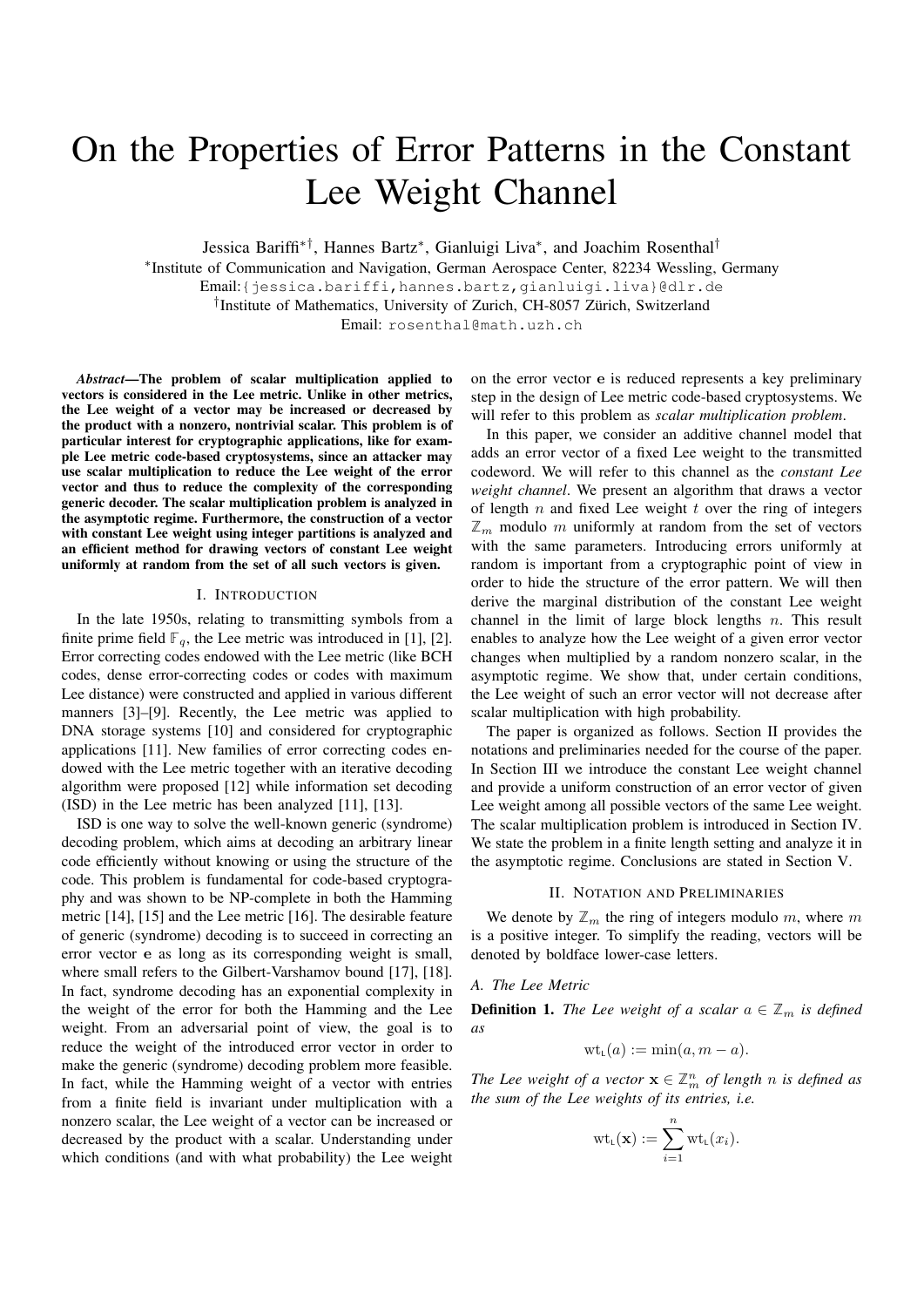Note that the Lee weight of an element  $a \in \mathbb{Z}_m$  is upper bounded by  $|m/2|$ . Hence, the Lee weight of a length-n vector **x** over  $\mathbb{Z}_m$  is at most  $n \cdot \lfloor m/2 \rfloor$ . To simplify the notation, we define

$$
r:=\lfloor m/2\rfloor.
$$

Furthermore, we observe that if  $m \in \{2,3\}$  the Lee weight is equivalent to the Hamming weight.

If we consider the elements of  $\mathbb{Z}_m$  as points placed along a circle such that the circle is divided into  $m$  arcs of equal length, then the Lee distance between two distinct values  $a$  and  $b$  can be interpreted as the smallest number of arcs separating the two values. Therefore, the following property holds

$$
wt_{L}(a) = wt_{L}(m-a) \text{ for every } a \in \{1,\ldots,r\}. \tag{1}
$$

The Lee distance between two vectors is defined as follows.

**Definition 2.** Let  $\mathbf{x}, \mathbf{y} \in \mathbb{Z}_m^n$ . The Lee distance between  $\mathbf{x}$  and y *is given by the Lee weight of their difference, i.e.*

$$
d_L(\mathbf{x}, \mathbf{y}) := \text{wt}_{\mathsf{L}}(\mathbf{x} - \mathbf{y}).
$$

It is well-known that the Lee distance indeed induces a metric.

## *B. Useful Results from Information Theory*

Let X be a random variable over an alphabet X with probability distribution P, where  $P(x) := P(X = x)$  with  $x \in \mathcal{X}$ . The entropy  $H(X)$  is defined as

$$
H(X) := -\sum_{x \in \mathcal{X}} P(x) \log(P(x)).
$$

The Kullback-Leibler divergence between two distributions Q and  $P$  is denoted as

$$
D(Q \,||\, P) := \sum_{x \in \mathcal{X}} Q(x) \log \left( \frac{Q(x)}{P(x)} \right)
$$

Theorem 1 (Conditional Limit Theorem [19, Theorem 11.6.2]). *Let* E *be a closed convex subset of probability distributions over a given alphabet* X *and let* Q *be a distribution not in* E *over the same alphabet X. Consider*  $X_1, \ldots, X_n$ *to be discrete random variables drawn i.i.d.* ∼ Q *and let*  $P^*$  = arg min<sub>P $\in E$ </sub>  $D(P||Q)$ *. Denote by*  $X^n$  *the random sequence*  $(X_1, \ldots, X_n)$  *and*  $P_{X^n}$  *its empirical distribution. Then for any*  $a \in \mathcal{X}$ 

$$
\mathbb{P}\left(X_1 = a \,|\, P_{X^n} \in E\right) \longrightarrow P^\star(a)
$$

*in probability as* n *grows large.*

## *C. Combinatorics*

Definition 3. *Let* t *and* s *be positive integers. An integer partition of t into s parts is an s-tuple*  $\lambda := (\lambda_1, \dots, \lambda_s)$ *of positive integers satisfying the following two properties:*

i.  $\lambda_1 + \ldots + \lambda_s = t$ ,

ii.  $\lambda_1 \geq \lambda_2 \geq \ldots \geq \lambda_s$ .

*The elements*  $\lambda_i$  *are called parts and we say that s is the length of the partition* λ*.*

Note that the order of the parts does not matter. This means that, for instance, the tuples  $(1, 1, 2)$ ,  $(1, 2, 1)$  and  $(2, 1, 1)$  are all identical and represented only by  $(2, 1, 1)$ . We will denote by  $\Pi_{\lambda}$  the set of all permutations of an integer partition  $\lambda$ . Let  $n_i$  denote the number of occurrences of a positive integer i in an integer partition  $\lambda$  of t, where  $i \in \{1, \ldots, t\}$ , then  $|\Pi_{\lambda}| = \left(\frac{\bar{t}}{n_1,...,n_t}\right) = \frac{t!}{n_1!...n_t!}.$ 

In the following, we use  $P(t)$  to denote the set of integer partitions of t. We write  $\mathcal{P}_k(t)$  instead, if we restrict  $\mathcal{P}(t)$ to those partitions with part sizes not exceeding some fixed nonnegative integer value k. Note that for any  $\lambda \in \mathcal{P}_k(t)$  its length  $\ell_{\lambda}$  is bounded by  $\lceil \frac{t}{k} \rceil \leq \ell_{\lambda} \leq t$ .

We will now introduce a definition describing vectors whose Lee weight decomposition is based on a given integer partition.

Definition 4. *For a positive integer* n *and a given partition*  $\lambda \in \mathcal{P}_r(t)$  *of a positive integer t, we say that a length-n vector* **x** has weight decomposition  $\lambda$  over  $\mathbb{Z}_m$  if there is a one-to-one *correspondence between the Lee weight of the nonzero entries of* **x** *and the parts of*  $\lambda$ *.* 

**Example 1.** Let  $n = 5$  and let  $\lambda = (2, 1, 1)$  be an integer *partition of*  $t = 4$  *over*  $\mathbb{Z}_7$ *. All vectors of length n over*  $\mathbb{Z}_7$ *consisting of one element of Lee weight* 2 *and two elements of Lee weight* 1 *have weight decomposition* λ*.*

We will denote the set of all vectors of length  $n$  of the same weight decomposition  $\lambda \in \mathcal{P}(t)$  by  $\mathcal{V}_{t,\lambda}^{(n)}$ .

III. THE CONSTANT LEE WEIGHT CHANNEL

Let us consider a channel

$$
\mathbf{y} = \mathbf{x} + \mathbf{e},
$$

where y, x and e are length-n vectors over  $\mathbb{Z}_m$  and the channel introduces the error vector e uniformly at random from the set  $S_{t,m}^{(n)}$  of all vectors in  $\mathbb{Z}_m^n$  with a fixed Lee weight t, i.e.

$$
\mathcal{S}_{t,m}^{(n)}:=\{\mathbf{e}\in\mathbb{Z}_m^n\,|\,\operatorname{wt}_{\mathsf{L}}(\mathbf{e})=t\}.
$$

### *A. Marginal Channel Distribution*

Since certain decoder types (e.g., iterative decoders employed for low-density parity-check codes defined over integer rings) require the knowledge of the channel's marginal conditional distribution, our goal is to describe the marginal distribution  $P_e$ , for a generic element E of the error.

Lemma 1. *The marginal distribution of a constant Lee weight channel over*  $\mathbb{Z}_m$  *is given by* 

$$
P_e^* = \frac{1}{\sum_{j=0}^{m-1} \exp(-\beta \operatorname{wt}_{\mathsf{L}}(j))} \exp(-\beta \operatorname{wt}_{\mathsf{L}}(e)),
$$

*for some constant*  $\beta > 0$ *.* 

*Proof.* Following [19, Ch. 12], we are looking for a distribution  $\mathbf{P} = (P_0, \dots, P_{m-1})$  that maximizes the entropy function

$$
\mathrm{H}_e(\mathbf{P}) := -\sum_{e=0, P_e \neq 0}^{m-1} P_e \log P_e
$$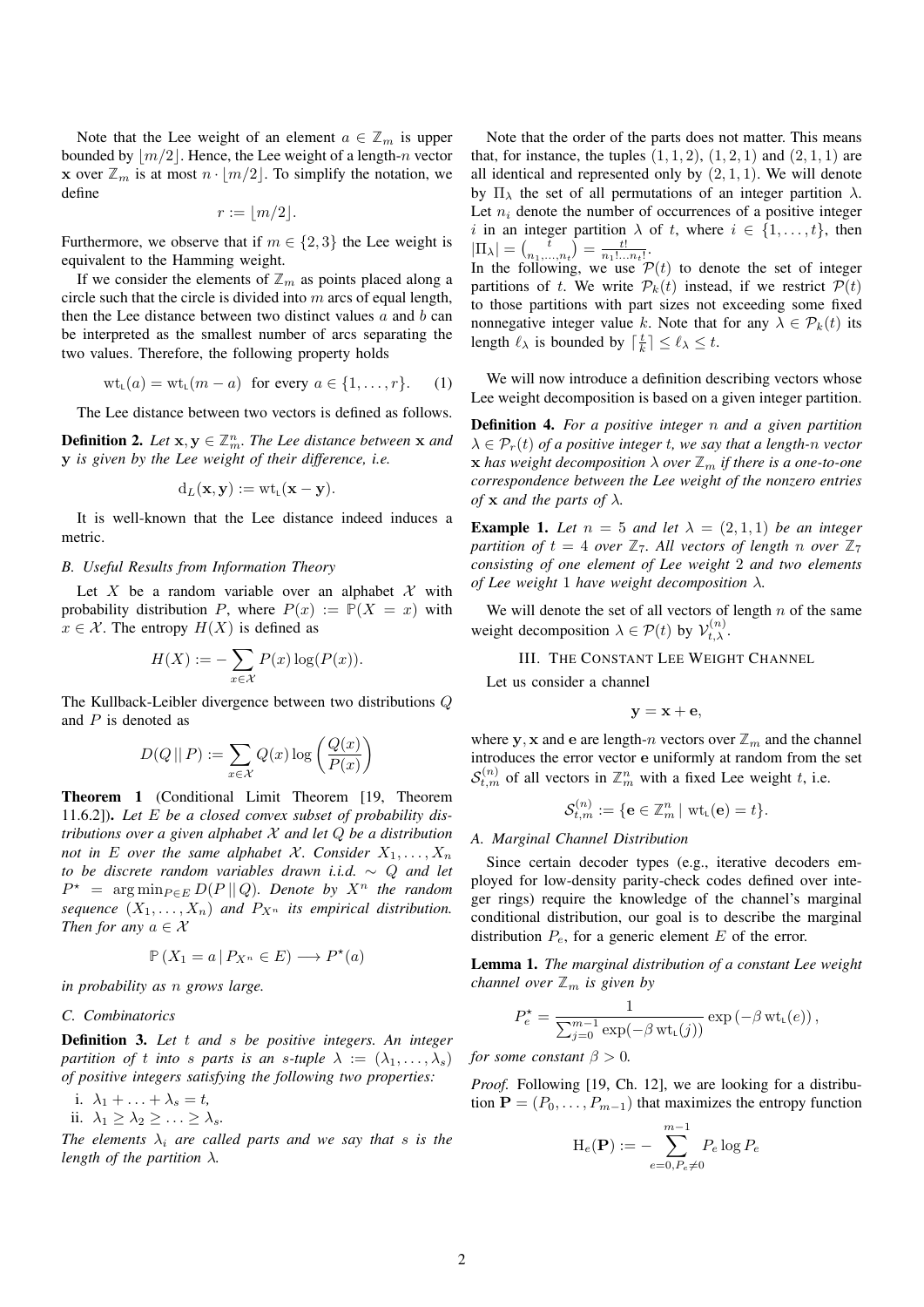under the constraint that the Lee weight of the vector is  $t$ , or equivalently, that the normalized Lee weight of the error vector is  $\delta := t/n$ , i.e.

$$
\sum_{e=0}^{m-1} \text{wt}_{\mathsf{L}}(e) P_e = \delta.
$$

Let us introduce a Lagrange multiplier  $\beta > 0$ , which is the solution to

$$
\delta = \frac{(k-1)e^{(k+1)\beta} - ke^{k\beta} + e^{\beta}}{(e^{\beta k} - 1)(e^{\beta} - 1)}
$$

with  $k = r + 1$ . Then the optimization problem has the following solution

$$
P_e^* = \kappa \exp\left(-\beta \operatorname{wt}_{L}(e)\right),\tag{2}
$$

where  $\kappa$  is a normalization constant enforcing  $\sum_{e} P_e^* = 1$ .

The solution (2) is closely related to the problem in statistical mechanics of finding the distribution of the energy state of a given system [19]–[21]. Here, we may interpret the energy value of the particles as the Lee weight  $wt_{L}(e)$  of an element  $e \in \mathbb{Z}_m$ . Note that for the channel law determined by Lemma 1, the optimum decoder will seek for the codeword at minimum Lee distance from the channel output y.

#### *B. Error Pattern Construction*

In the following we will present an algorithm that draws a vector uniformly at random from  $S_{t,m}^{(n)}$  for given parameters  $n, t$  and m. The idea is inspired by the algorithm presented in [12]. We start from partitioning the desired Lee weight t into integer parts of size at most  $r$ , since the Lee weight of any  $a \in \mathbb{Z}_m$  is at most r. The main difference to the algorithm presented in [12, Lemmas 2 and 3], and crucial to design the vector uniformly at random from  $S_{t,m}^{(n)}$ , is that the integer partition of  $t$  is not chosen uniformly at random from the set of all integer partitions  $\mathcal{P}_r(t)$  of t. In fact, picking a partition uniformly at random from  $\mathcal{P}_r(t)$  yields that some of the vectors in  $S_{t,m}^{(n)}$  are more probable than others. Therefore, we need to understand the number of vectors with weight decomposition  $\lambda$ , for a fixed partition  $\lambda \in \mathcal{P}_r(t)$ . The following result gives an answer to this question.

**Lemma 2.** Let n, m and t be positive integers with  $t \leq n$ *and consider the set of partitions*  $\mathcal{P}_r(t)$  *of t with part sizes not exceeding r. For any*  $\lambda \in \mathcal{P}_r(t)$  *the number of vectors of length n over*  $\mathbb{Z}_m$  *with weight decomposition*  $\lambda$  *is given by* 

$$
\left|\mathcal{V}_{t,\lambda}^{(n)}\right| = \begin{cases} 2^{\ell_{\lambda}} \left|\Pi_{\lambda}\right| {n \choose \ell_{\lambda}} & \text{if } m \text{ is odd,} \\ 2^{\ell_{\lambda} - c_{r,\lambda}} \left|\Pi_{\lambda}\right| {n \choose \ell_{\lambda}} & \text{else} \end{cases}
$$
  
where  $c_{r,\lambda} = |\{i \in \{1, ..., \ell_{\lambda}\} | \lambda_i = r\}|$ .

*Proof.* Recall from Definition 4 that  $V_{t,\lambda}^{(n)}$  consists of all length  $n$  vectors  $x$  whose nonzero entries are in one-to-one correspondence with the parts of  $\lambda$ . Let  $x_{i_1}, \ldots, x_{i_{\ell_{\lambda}}}$  denote the nonzero positions of  $x$  and let us first consider the case where

$$
\operatorname{wt}_{\mathsf{L}}(x_{i_1}) = \lambda_1, \ \ldots, \ \operatorname{wt}_{\mathsf{L}}(x_{i_{\ell_{\lambda}}}) = \lambda_{\ell_{\lambda}}.
$$
 (3)

Finding the number of such vectors relies on the "selection with repetition" problem [22, Section 1.2], which implies that this number is exactly  $\begin{pmatrix} \text{number of zeros} + \text{free spaces} - 1 \\ \text{free spaces} - 1 \end{pmatrix}$ , i.e.

$$
\binom{(n-\ell_\lambda)+(\ell_\lambda+1)-1}{(\ell_\lambda+1)-1}=\binom{n}{\ell_\lambda},
$$

where with "free spaces" we mean all the possible gaps in front, between and at the end of the parts of  $\lambda$ .

If m is odd, the number  $n_i$  of elements in  $\mathbb{Z}_m$  having a nonzero Lee weight i is always 2 for every possible Lee weight  $i \in$  $\{1, \ldots, r\}$ . Hence, there are  $2^{\ell_{\lambda}} {n \choose \ell_{\lambda}}$  vectors satisfying (3). On the other hand, if m is even, then  $n_i = 2$  for  $i \in \{1, \ldots, r-1\}$ and  $n_r = 1$ . If we define  $c_{r,\lambda} = |\{i \in \{1, \dots, \ell_\lambda\} | \lambda_i = r\}|$ to be the number of parts of  $\lambda$  equal to r, then the number of parts of  $\lambda$  that can be flipped is  $2^{\ell_{\lambda}-c_{r,\lambda}}$ . Hence, the number of vectors satisfying (3) is  $2^{\ell_{\lambda}-c_{r,\lambda}} \binom{n}{\ell_{\lambda}}$ .

Finally, since the ordering of the nonzero elements of x is not necessarily the same as the order of the parts of  $\lambda$ , we multiply  $\binom{n}{\ell_{\lambda}}$  by the number of permutations  $|\Pi_{\lambda}|$  of  $\lambda$  and obtain the desired result.  $\Box$ 

Finally, the actual vector construction over  $\mathbb{Z}_m$ , described in Algorithm 1, mainly consists of picking a partition  $\lambda \in$  $\mathcal{P}_r(t)$  of the Lee weight t with part sizes not exceeding r. The probability of  $\mathbf{x} \in \mathcal{S}_{t,m}^{(n)}$  with weight decomposition  $\lambda \in \mathcal{P}_r(t)$ is given by

$$
p_{\lambda} := \frac{\left|\mathcal{V}_{t,\lambda}^{(n)}\right|}{\sum_{\tilde{\lambda} \in \mathcal{P}_{r(t)}} \left|\mathcal{V}_{t,\tilde{\lambda}}^{(n)}\right|}.
$$

The idea is to choose the integer partition according to the probability mass function  $\mathcal{X}_{t,m}^{(n)}$  defined by the probabilities  $p_{\lambda}$ , for  $\lambda \in \mathcal{P}_r(t)$ . We will denote this procedure by

$$
\lambda \stackrel{\mathcal{X}^{(n)}_{t,m}}{\longleftarrow} \mathcal{P}_r(t).
$$

We then randomly flip the elements of the partition modulo  $m$  and assign these values to randomly chosen positions of the error vector. Choosing an element  $a$  uniformly at random from a given set A will be denoted by  $a \stackrel{\$}{\leftarrow} A$ . We want to emphasize at this point that for fixed parameters  $n, t$  and  $m$ the computation of  $\mathcal{X}_{t,m}^{(n)}$  needs to be done only once at the beginning, since the distribution is only dependent on these parameters and does not change anymore.

Theorem 2. *Let* n, m *and* t *be positive integers. Algorithm 1 draws a vector uniformly at random among*  $S_{t,m}^{(n)}$ .

*Proof.* First note that  $S_{t,m}^{(n)} = \bigsqcup_{\lambda \in \mathcal{P}_r(t)} \mathcal{V}_{t,\lambda}^{(n)}$ , where  $\bigsqcup$  denotes the disjoint union of sets. Hence, we want to pick  $\lambda \in \mathcal{P}_r(t)$ such that all the vectors in  $S_{t,m}^{(n)}$  are equally probable to be drawn. The choice of  $\lambda$  is decisive for the set  $\mathcal{V}_{t,\lambda}^{(n)}$ . Since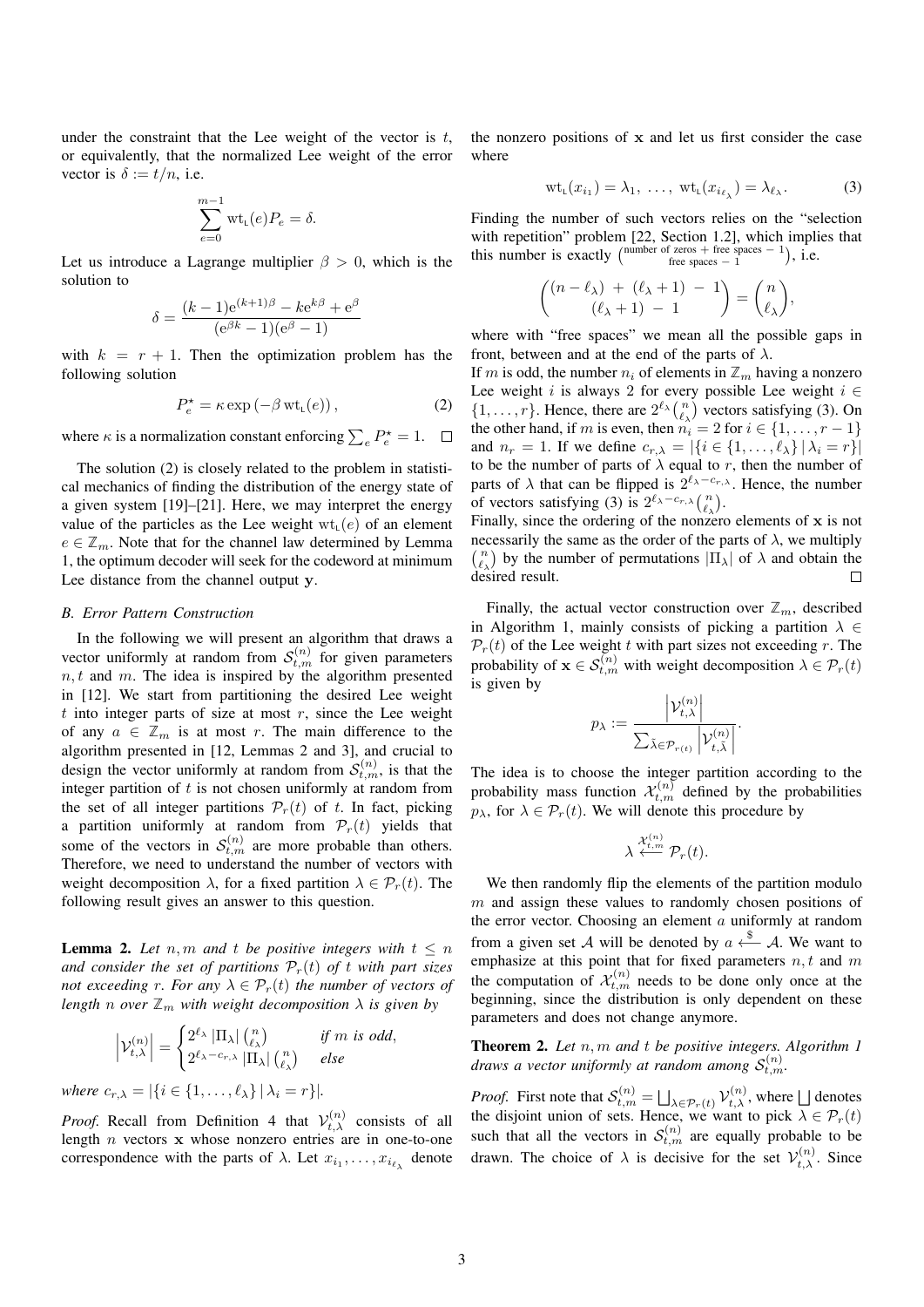**Algorithm 1** Drawing a vector uniformly at random from  $\mathcal{S}_{t,m}^{(n)}$ 

**Require:**  $n, m, t \in \mathbb{N}_{>0}$ , distribution  $\mathcal{X}_{t,m}^{(n)}$ Ensure:  $\mathrm{e}\overset{\$}{\leftarrow}\mathcal{S}^{(n)}_{t,m}$ 1:  $\lambda \stackrel{\mathcal{X}^{(n)}_{t,m}}{\longleftarrow} \mathcal{P}_r(t)$ 2:  $F = \{f_1, \ldots, f_{\ell_{\lambda}}\} \stackrel{\$}{\leftarrow} \{\pm 1\}^{\ell_{\lambda}}$ 3:  $\text{supp}(\mathbf{e}) \stackrel{\$}{\leftarrow} \{S \subset \{1, \ldots, n\} : |S| = \ell_{\lambda}\}\$ 4: for  $i = 1, ..., n$  do 5: if  $i \in \text{supp}(\mathbf{e})$  then 6:  $e_i \leftarrow f_i \cdot \lambda_i$ 7: else 8:  $e_i = 0$ 9: end if 10: end for 11: **return** random permutation( $e$ )

 $\left|\mathcal{V}_{t,\lambda}^{(n)}\right|$  $t^{(n)}_{t,\lambda}$  changes with  $\lambda$ , we pick  $\lambda$  according to distribution  $p_{\lambda}$ from  $\mathcal{X}_{t,m}^{(n)}$  using Lemma 2 and the result follows.

# IV. SCALAR MULTIPLICATION PROBLEM

While we know that the Hamming weight of a vector over a finite field is invariant under multiplication with a nonzero scalar, the Lee weight can possibly change. In this section, we analyze the behavior of the Lee weight of a vector when multiplied by a scalar. Recalling that the Lee metric coincides with the Hamming metric over  $\mathbb{Z}_2$  and  $\mathbb{Z}_3$ , in the following we will focus only on the case where the Lee weight is different from the Hamming weight, i.e. we focus on  $\mathbb{Z}_m$  with  $m > 3$ .

Remark 1. *Even though we will not discuss the following, we want to emphasize at this point that the Hamming weight is* not *invariant under multiplication with a nonzero scalar when working over a finite integer ring that is not a field.*

## *A. Problem Statement*

We now establish bounds on the probability of reducing the Lee weight of a random vector by multiplying it with a random nonzero scalar.

**Problem 1.** *Consider the ring of integers*  $\mathbb{Z}_m$ *, with*  $m > 3$ *. Given a random vector*  $\mathbf{x} \in \mathbb{Z}_m^n$  *with Lee weight*  $\text{wt}_{\mathsf{L}}(\mathbf{x}) = t$ uniformly distributed in  $\mathcal{S}_{t,m}^{(n)}$ . Let a be chosen uniformly at *random from*  $\mathbb{Z}_m \backslash \{0\}$ *. Find the probability that the Lee weight of*  $a \cdot x$  *is less than the Lee weight t of x, i.e.* 

$$
\mathbb{P}\left(\mathrm{wt}_{\mathsf{L}}(a\cdot x)
$$

For simplicity, let us define the following event

$$
F := \{ \text{wt}_{\mathsf{L}}(a \cdot \mathbf{x}) < t \}.
$$

We denote by  $Q_x$  the empirical distribution of the entries of x. Recall the distribution  $P^*$  defined in (2). We will rewrite  $P(F)$  by distinguishing between vectors x with  $Q_x$  close to  $P^*$ and all others, where by "close" we mean with respect to the

Kullback-Leibler divergence, i.e.  $Q_x$  satisfies  $D(Q_x || P^*) < \varepsilon$ for some  $\varepsilon > 0$  small. We have that

$$
\mathbb{P}(F) \le \mathbb{P} \left( \text{wt}_{L}(a \cdot \mathbf{x}) < t \, | \, D(Q_{\mathbf{x}} \, || \, P^{\star}) < \varepsilon \right) \\
\quad + \mathbb{P} \left( D(Q_{\mathbf{x}} \, || \, P^{\star}) \ge \varepsilon \right). \tag{4}
$$

Note that the probability  $P(F)$  is dependent on three parameters: the length  $n$  of the constructed vector  $x$ , the size m of the integer ring and the given Lee weight  $t$  of  $x$ . The evaluation of the bound (4) is challenging for  $m > 3$ , finite  $n$  and generic  $t$ . In the following subsection we will describe how to attack the problem for  $n$  large.

### *B. Asymptotic Analysis*

Let us focus now on the asymptotic regime, i.e. where the block length  $n$  tends to infinity. Note here that we let  $wt_1(\mathbf{x}) = t$  grow linearly with n. Let us denote by  $U(\mathbb{Z}_m)$  the uniform distribution over  $\mathbb{Z}_m$  and let E be the set of probability distributions over  $\mathbb{Z}_m$  with an average Lee weight  $\delta := t/n$ , i.e.

$$
E := \left\{ p = (p_0, \dots, p_{m-1}) \Big| \sum_{i=0}^{m-1} p_i = 1 \text{ and } \sum_{i=0}^{m-1} p_i \text{wt}_{\mathsf{L}}(i) = \delta \right\}
$$

Hence, a straightforward application of Theorem 1 yields the following corollary.

**Corollary 1.** Let  $\mathbf{x} = (x_1, \dots, x_n) \in \mathbb{Z}_m^n$  a random vector *drawn uniformly from*  $S_{\delta n,m}^{(n)}$ . Then, for every  $\varepsilon > 0$  it holds

$$
\mathbb{P}\left(D(Q_{\mathbf{x}} \,||\, P^{\star}\right) \geq \varepsilon\right) \longrightarrow 0 \text{ as } n \longrightarrow \infty.
$$

*Proof.* Let  $\mathbf{x} = (x_1, \dots, x_n) \in \mathbb{Z}_m^n$  be a random vector whose entries are independent and uniformly distributed in  $\mathbb{Z}_m$ . The distribution of **x** is uniform on  $\mathbb{Z}_m^n$ , and hence on  $\mathcal{S}_{\delta n,m}^{(n)}$ . We have that

$$
P^* = \arg\min_{P \in E} D(P || U(\mathbb{Z}_m)).
$$

 $\Box$ 

Then, by Theorem 1, we obtain the desired result.

In fact, Theorem 1 allows to assume that the entries of a sequence x drawn uniformly in  $S_{\delta n,m}^{(n)}$  are distributed according to  $P^*$  as n grows large. Hence, in the asymptotic regime, Problem 1 reduces to estimating the probability  $\mathbb{P}(\mathrm{wt}_{\mathsf{L}}(a \cdot \mathbf{x}) \leq \mathrm{wt}_{\mathsf{L}}(\mathbf{x}) \mid D(Q_{\mathbf{x}} \mid | P^{\star}) < \varepsilon)$ . In that case, we apply Definition 1 for the Lee weight of a vector x. Then the assumption that the entries of  $x$  are distributed as in  $(2)$  yields, in the limit of  $n$  large, the following equivalent description of the desired probability

$$
\lim_{n \to \infty} \mathbb{P}(F) = \mathbb{P}\Big(\sum_{i=1}^{m-1} e^{-\beta \operatorname{wt}_{\mathsf{L}}(i)} \operatorname{wt}_{\mathsf{L}}([a \cdot i]_m) \times \sum_{i=1}^{m-1} e^{-\beta \operatorname{wt}_{\mathsf{L}}(i)} \operatorname{wt}_{\mathsf{L}}(i)\Big) \tag{5}
$$

By Property  $(1)$ , we can run the sum only up to r. Nevertheless we need to distinguish between even or odd ring order m. In particular, for  $m$  odd we rewrite (5) as

$$
\lim_{n \to \infty} \mathbb{P}(F) = \mathbb{P}\Big(0 < \sum_{i=1}^{r} e^{-\beta i} \big(i - \text{wt}_{\text{L}}([a \cdot i]_m)\big)\Big) \tag{6}
$$